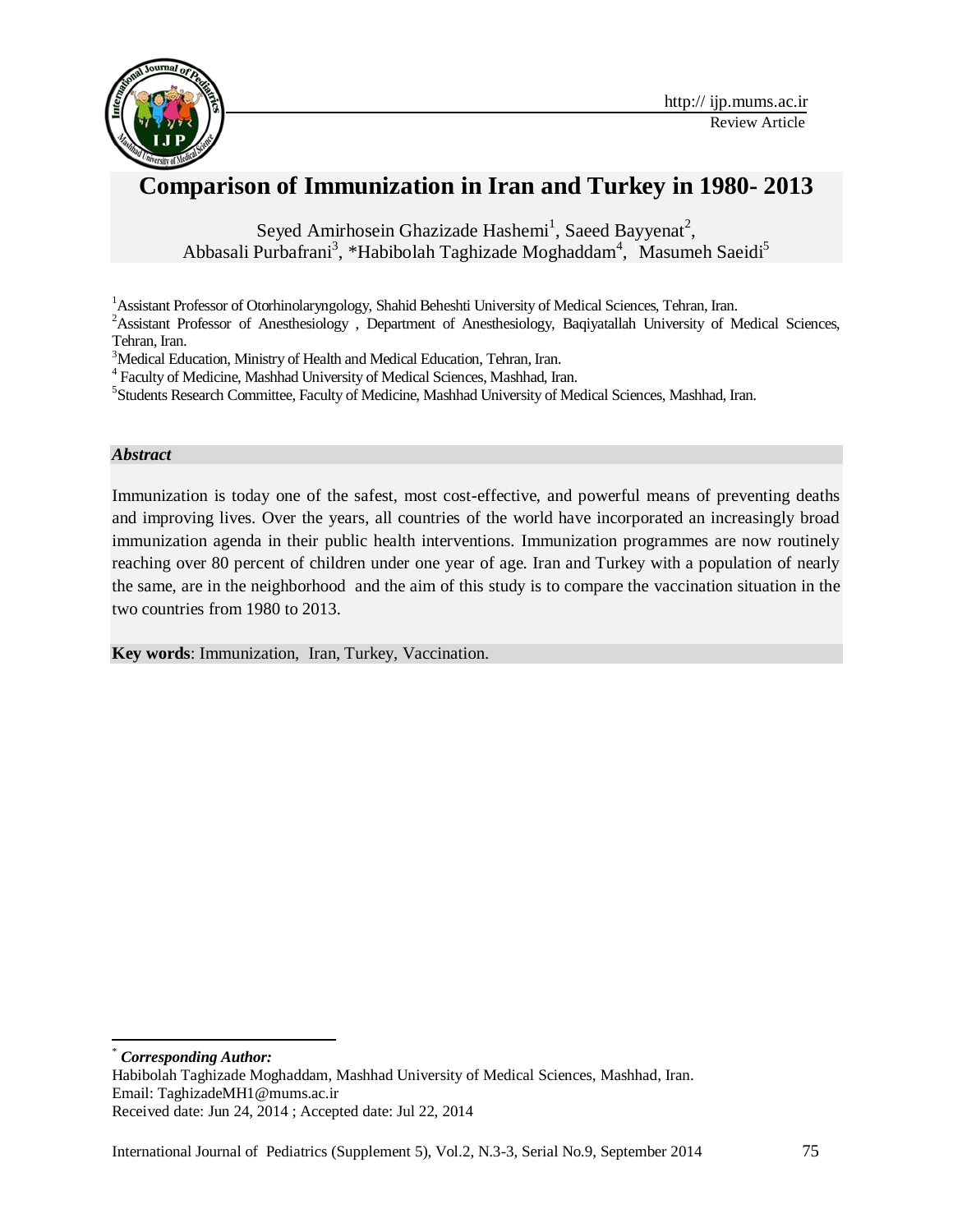# **Introduction**

 Forty years ago, in May 1974, the 27th World Health Assembly resolved to build on the success of the smallpox eradication programme and established the Expanded Programme on Immunization (EPI) to ensure that all children, in all countries, benefited from life-saving vaccine.

The EPI launched at that time recommended the use of vaccines to protect against six diseases: tuberculosis (BCG), diphtheria, tetanus, pertussis (DTP vaccine), measles and poliomyelitis.

Thanks to the progress accomplished by countries, immunization is today one of the safest, most cost-effective, and powerful means of preventing deaths and improving lives. Over the years, all countries of the world have incorporated an increasingly broad immunization agenda in their public health interventions. Immunization programmes are now routinely reaching over 80 percent of children under one year of age.

The continued discovery, research and development of new and improved vaccines has made immunization even more effective in combating major causes of childhood illness and death. Indeed, the number of vaccines available today to protect infants, children and also now adolescents and adults against infectious diseases has increased substantially.

The push for universal childhood immunization in the 1980s, the last stages of the polio eradication effort and the intensified efforts launched in all regions to introduce new vaccines, eliminate measles and rubella, eliminate maternal and neonatal tetanus have acted as a catalyst to bring other health services to previously unreached children.

The public and private sectors are entering a new era of cooperation where the contribution of all partners is important (1).



Babies are born with protection against certain diseases because antibodies from their mothers were passed to them through the placenta. After birth, [breastfed](http://kidshealth.org/parent/growth/feeding/breastfeed_often.html) babies get the continued benefits of additional antibodies in breast milk. But in both cases, the protection is temporary. Immunization (vaccination) is a way of creating immunity to certain diseases by using small amounts of a killed or weakened microorganism that causes the particular disease.

Microorganisms can be viruses (such as the measles virus) or they can be bacteria (such as pneumococcus). Vaccines stimulate the immune system to react as if there were a real infection — it fends off the "infection" and remembers the organism so that it can fight it quickly should it enter the body later.

# **History of Vaccination**

The first human vaccines against viruses were based using weaker or attenuated viruses to generate immunity. The smallpox vaccine used cowpox, a poxvirus that was similar enough to smallpox to protect against it but usually didn't serious illness. Rabies was the first virus attenuated in a lab to create a vaccine for humans.

Vaccines are made using several different processes. They may contain live viruses that have been attenuated (weakened or altered so as not to cause illness); inactivated or killed organisms or viruses; inactivated toxins (for bacterial diseases where toxins generated by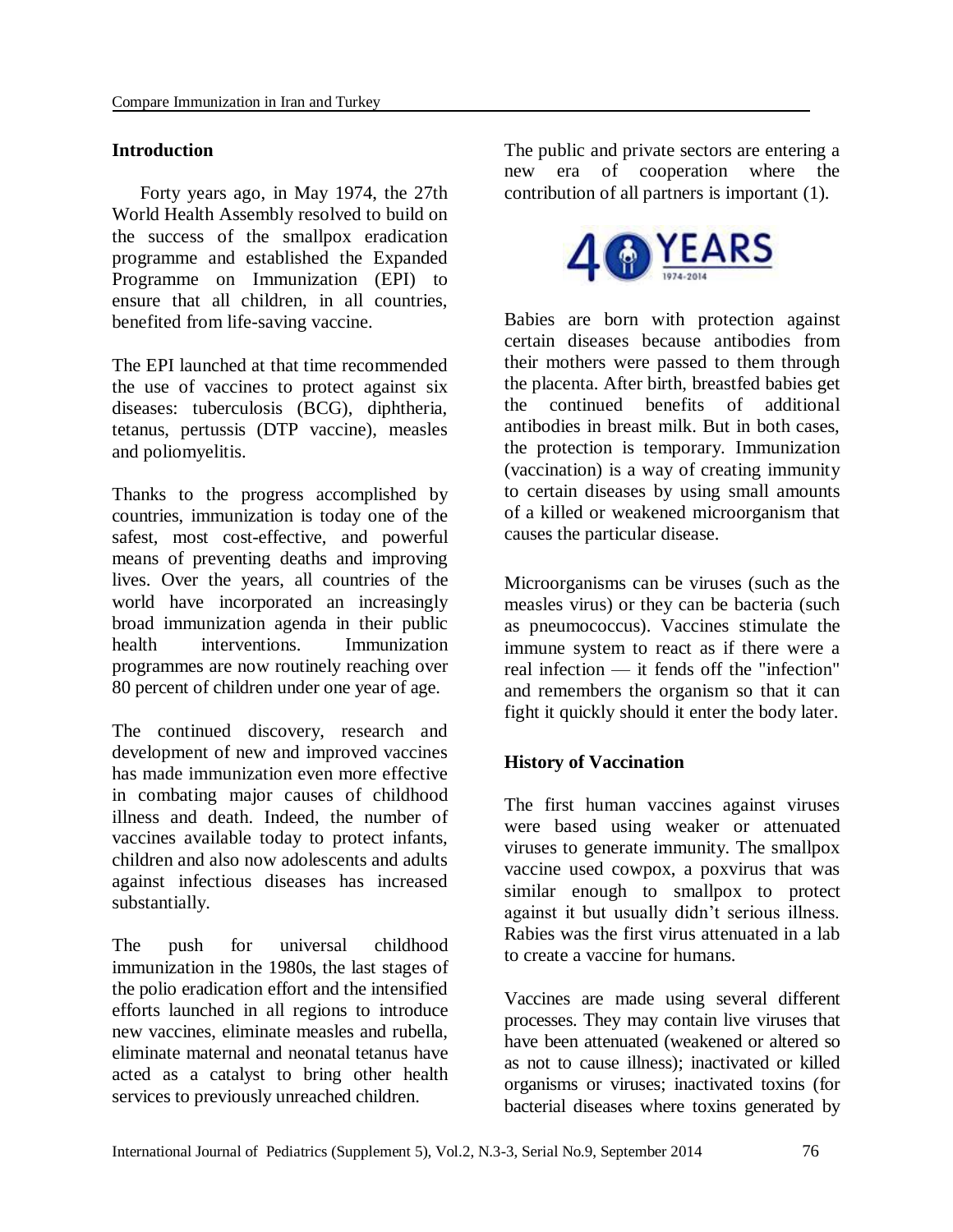the bacteria, and not the bacteria themselves, cause illness); or merely segments of the pathogen (this includes both subunit and conjugate vaccines) (1-4).



**Fig.1:** WHO via Images from the History of Medicine (NLM),Preparation of measles vaccine

Immunization against vaccine-preventable diseases is essential to reaching Millennium Development Goal 4 on reducing under-five mortality by two thirds by 2015. This is because millions of children die from diseases that can be prevented through vaccines. Progress is being made. For example, in 2010 an estimated 109 million children under the age of one were vaccinated with three doses of diphtheriatetanus-pertussis (DTP3) vaccine.

Immunization is also a key strategy to ensure global health and to respond to the threat of emerging infections such as pandemic influenza (Table.1).

|                            | Vaccines of this type on U.S. Recommended Childhood (ages 0-6) |
|----------------------------|----------------------------------------------------------------|
| Vaccine type               | <b>Immunization Schedule</b>                                   |
|                            | Measles, mumps, rubella (MMR combined vaccine)                 |
| Live, attenuated           | Varicella (chickenpox)                                         |
|                            | Influenza (nasal spray)                                        |
|                            | Rotavirus                                                      |
| Inactivated/Killed         | Polio (IPV)                                                    |
|                            | Hepatitis A                                                    |
| Toxoid (inactivated toxin) | Diphtheria, tetanus (part of DTaP combined immunization)       |
|                            | Hepatitis B                                                    |
|                            | Influenza (injection)                                          |
| Subunit/conjugate          | Haemophilus influenza type b (Hib)                             |
|                            | Pertussis (part of DTaP combined immunization)                 |
|                            | Pneumococcal                                                   |
|                            | Meningococcal                                                  |
| Vaccine type               | <b>Other available vaccines</b>                                |
| Live, attenuated           | Zoster (shingles)                                              |
|                            | Yellow fever                                                   |
| Inactivated/Killed         | Rabies                                                         |
| Subunit/conjugate          | Human papillomavirus (HPV)                                     |

**Tabale 1:** Types of vaccines

**[Read 10 facts on immunization](http://www.who.int/features/factfiles/immunization/en/)**

*-* Immunization prevents between 2-3 million deaths every year.

- Immunization prevents deaths every year in all age groups from diphtheria, tetanus,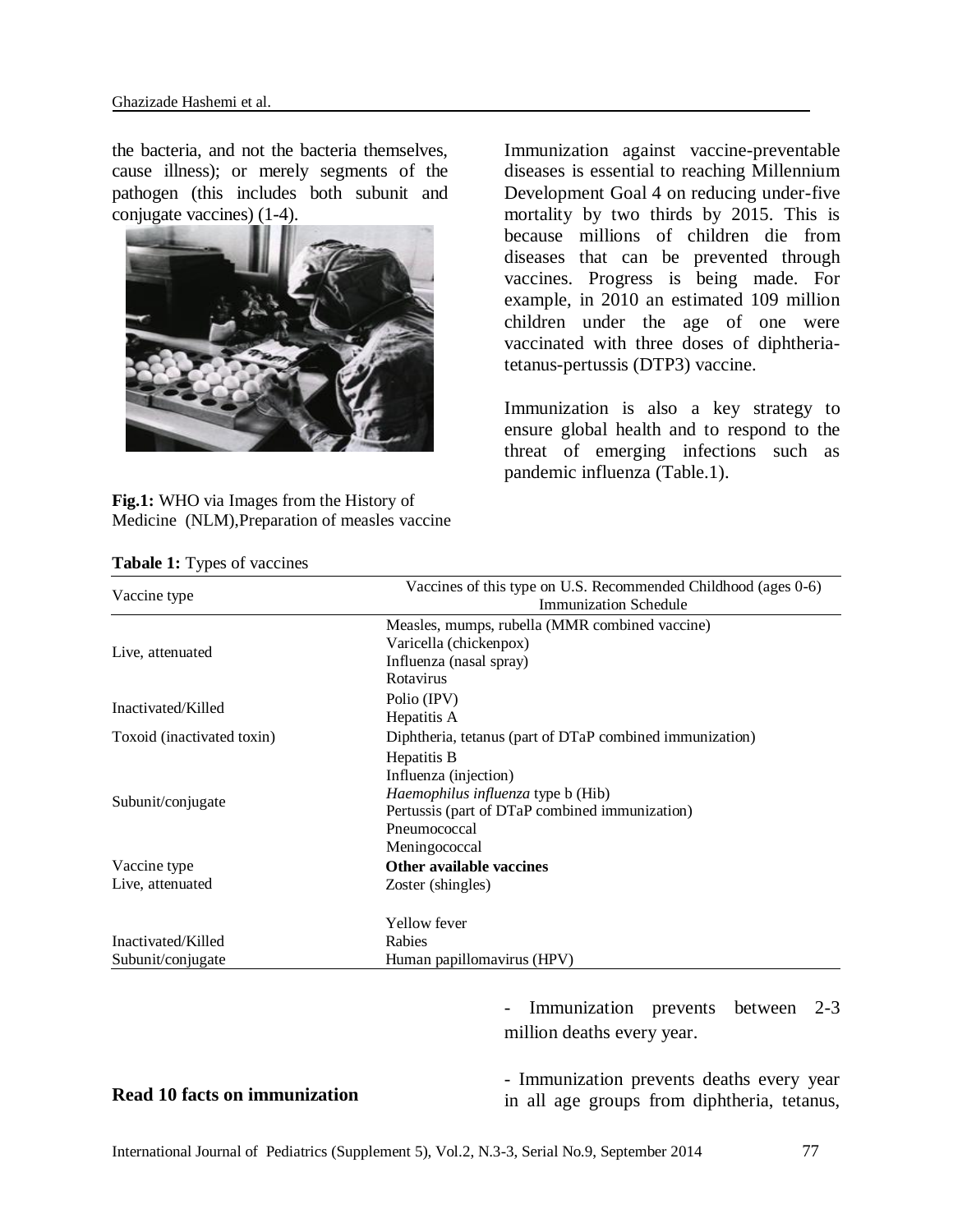pertussis (whooping cough), and measles. It is one of the most successful and costeffective public health interventions.

-More children than ever are being reached with immunization.

In 2010, an estimated 109 million children under the age of one were vaccinated with three doses of diphtheria-tetanus-pertussis (DTP3) vaccine. These children are protected against infectious diseases that can have serious consequences like illness, disability or death.

-An estimated 19.3 million children under the age of one did not receive DTP3 vaccine.

Seventy percent of these children live in ten countries, and more than half of them live in WHO's Africa and South-East Asia regions.



- Over 1 million infants and young children die every year from pneumococcal disease and rotavirus diarrhoea

- A large number of these deaths can be prevented through vaccination.

- Public-private partnerships facilitate the development and introduction of vaccines.

For example, a new vaccine which prevents the primary cause of epidemic meningitis in sub-Saharan Africa, meningococcal A, MenafriVac, was introduced in Burkina Faso, Mali and Niger last year. At the end of 2011. Cameroon, Chad and Nigeria are vaccinating more than 22 million individuals with the vaccine which has the potential to eliminate the leading cause of meningitis epidemics in Africa.

-The supply of influenza vaccines has been significantly expanded.

The expansion has been possible as a result of WHO supporting the efforts of vaccine manufacturers to produce and license influenza vaccines in 11 developing countries.

- Global measles mortality has declined by 74%.

Global measles mortality has been reduced from an estimated 535 300 deaths in 2000 to 139 300 in 2010, thanks to intensified vaccination campaigns.

Polio cases have decreased by over 99%.

Since 1988, polio cases have decreased by over 99%, from an estimated 350 000 cases to 1352 reported cases in 2010. The reduction is the result of the global effort to eradicate the disease. Only three countries – Afghanistan, Nigeria and Pakistan) – remain polio-endemic, down from more than 125 in 1988.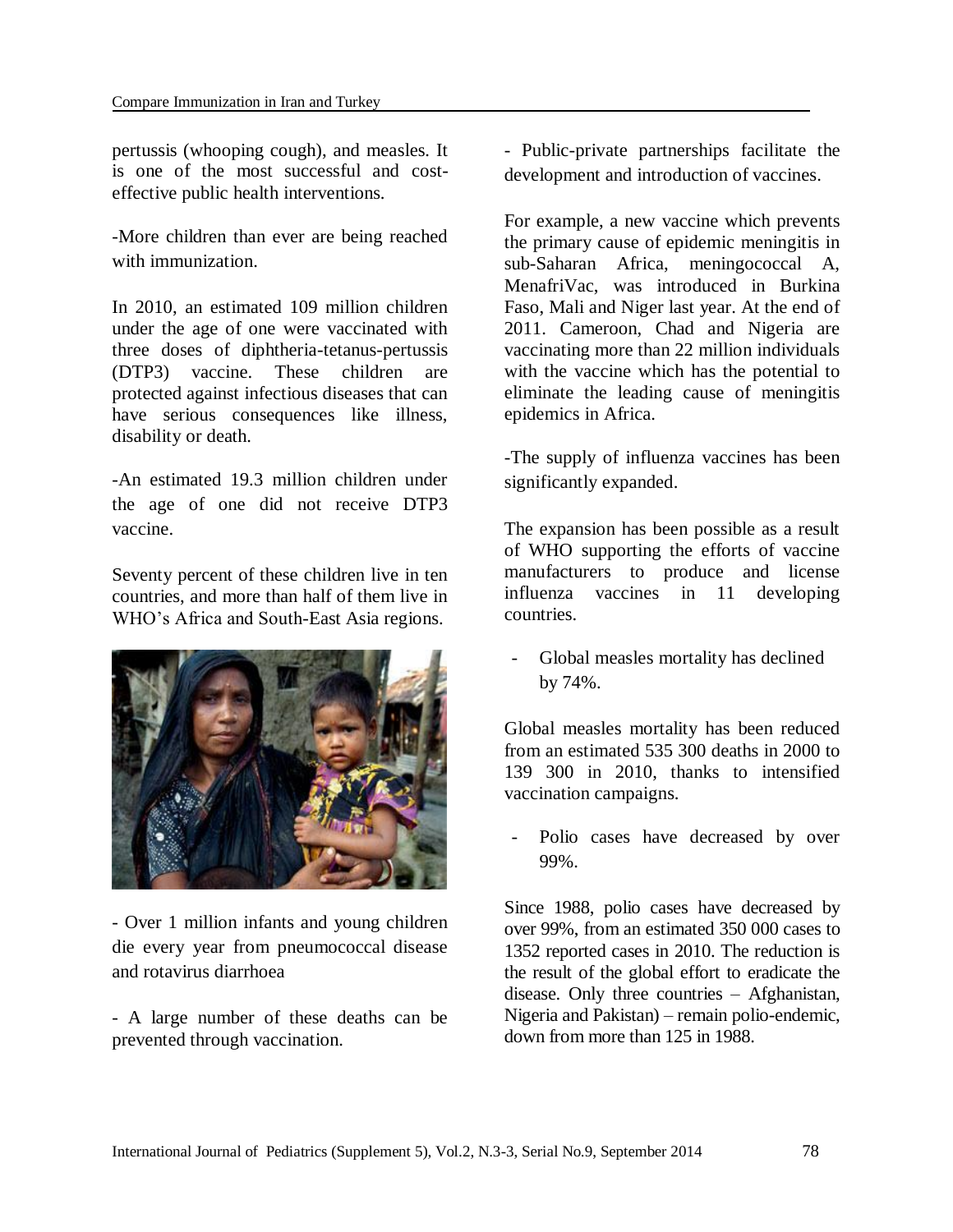

Annual deaths from neonatal tetanus have fallen.

Neonatal tetanus deaths have declined to an estimated 59 000, down from 790 000 deaths in 1988.

Immunization provides an opportunity to deliver other life-saving measures.

Immunization not only protects children from vaccine-preventable diseases. It also serves as an opportunity to deliver other lifesaving measures, such as vitamin A supplements to prevent malnutrition, insecticide-treated nets for protection against malaria and deworming medicine for intestinal worms. In addition, the benefits of immunization are increasingly being extended across the life course to include adolescents and adults, providing protection against life-threatening diseases such as influenza, meningitis, and cancers that occur in adulthood.

### **General information about Iran**

Iran, a Middle Eastern country south of the Caspian Sea and north of the Persian Gulf, is three times the size of Arizona. It shares borders with Iraq, Turkey, Azerbaijan,

### **Results**

Turkmenistan, Armenia, Afghanistan, and Pakistan. Capital is Tehran and total population in 2013 was 77'447'000 .



#### **General information about Turkey**

Turkey is considered to be the gateway between Europe and Asia; it is an Eurasian country located on the Mediterranean stretching across the Anatolian peninsula in southwest Asia and the Balkan region of southeastern Europe. It is bordered by the Black Sea, the Marmara Sea, the Aegean Sea and Mediterranean Sea and Capital is Ankara. Total population in 2013 was 74'933' 000.



Development status in Iran and Turkey shown at (Table.2) (1). Results shows mortality rate at under 5 years at children in Turkey is lower than Iran.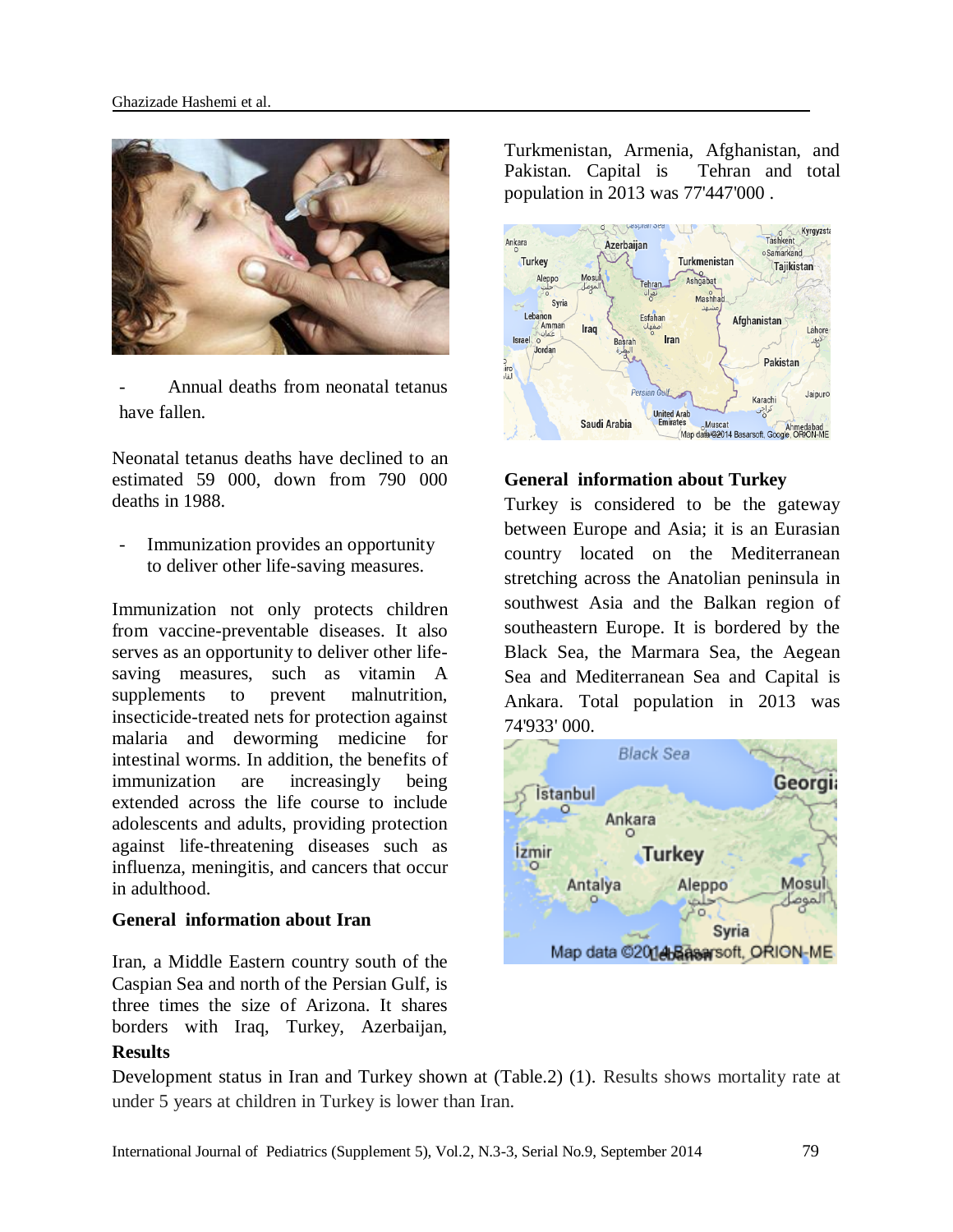| Development status: | Developing | GNI / capita | 5'780  | Infant (under 12 months) mortality |    |
|---------------------|------------|--------------|--------|------------------------------------|----|
| (Iran)              |            | (US\$):      |        | rate:                              |    |
|                     |            | GDP / capita | 15'586 | Child (under 5 years) mortality    | 18 |
|                     |            | (US\$):      |        | rate:                              |    |
| Development status: | Developing | GNI / capita | 10'950 | Infant (under 12 months) mortality | 12 |
| (Turkey)            |            | (US\$):      |        | rate:                              |    |
|                     |            | GDP / capita | 18'975 | Child (under 5 years) mortality    | 14 |
|                     |            | (US\$):      |        | rate:                              |    |

**Table 2**: Development status in Iran and Turkey in 2013

Population data in thousands shown at (Table.3) (1). Results shows Iran's birth rate and Surviving infants rate is higher than Turkey.

**Table 3**: Population data in Iran and Turkey at 1980-2013

| <b>Iran-Population data in thousands</b> |                                            |        |        |        |        |        |        |        |  |  |  |  |
|------------------------------------------|--------------------------------------------|--------|--------|--------|--------|--------|--------|--------|--|--|--|--|
|                                          | 2013                                       | 2012   | 2011   | 2010   | 2009   | 2000   | 1990   | 1980   |  |  |  |  |
| Total population                         | 77'447                                     | 76'424 | 75'424 | 74'462 | 73'543 | 65'911 | 56'362 | 38'890 |  |  |  |  |
| <b>Births</b>                            | 1'455                                      | 1'454  | 1'445  | 1'427  | 1'401  | 1'228  | 1'839  | 1'748  |  |  |  |  |
| Surviving infants                        | 1'433                                      | 1'431  | 1'420  | 1'401  | 1'375  | 1'191  | 1'751  | 1'604  |  |  |  |  |
| Pop. less than 5 years                   | 7'090                                      | 7'003  | 6'833  | 6'556  | 6'339  | 6'317  | 9'313  | 6'927  |  |  |  |  |
| Pop. less than 15 years                  | 18'440                                     | 18'120 | 17'834 | 17'586 | 17'489 | 22'850 | 25'543 | 16'988 |  |  |  |  |
| Female 15-49 years                       | 22'950                                     | 22'832 | 22'682 | 22'507 | 22'268 | 17'571 | 12'228 | 8'518  |  |  |  |  |
|                                          | <b>Turkey-Population data in thousands</b> |        |        |        |        |        |        |        |  |  |  |  |
|                                          | 2013                                       | 2012   | 2011   | 2010   | 2009   | 2000   | 1990   | 1980   |  |  |  |  |
| Total population                         | 74'933                                     | 73'997 | 73'059 | 72'138 | 71'241 | 63'174 | 53'995 | 43'906 |  |  |  |  |
| <b>Births</b>                            | 1'261                                      | 1'268  | 1'275  | 1'282  | 1'288  | 1'356  | 1'407  | 1'551  |  |  |  |  |
| Surviving infants                        | 1'246                                      | 1'253  | 1'259  | 1'264  | 1'269  | 1'315  | 1'316  | 1'385  |  |  |  |  |
| Pop. less than 5 years                   | 6'355                                      | 6'362  | 6'363  | 6'359  | 6'366  | 6'571  | 6'648  | 6'641  |  |  |  |  |
| Pop. less than 15 years                  | 19'224                                     | 19'249 | 19'261 | 19'262 | 19'278 | 19'364 | 19'575 | 17'588 |  |  |  |  |
| Female 15-49 years                       | 20'288                                     | 20'075 | 19'859 | 19'647 | 19'442 | 17'275 | 13'675 | 10'403 |  |  |  |  |

The number of reported case at 1980 to 2013 shown at (Table.4) (1).

| <b>Table 4:</b> Number of reported cases in Iran and Turkey at 1980-2013 |  |  |
|--------------------------------------------------------------------------|--|--|
|                                                                          |  |  |

| Iran-Number of reported case          |                          |                |                          |                |                          |                          |                          |                          |  |  |  |
|---------------------------------------|--------------------------|----------------|--------------------------|----------------|--------------------------|--------------------------|--------------------------|--------------------------|--|--|--|
| <b>Diseases</b>                       |                          |                |                          |                |                          |                          |                          |                          |  |  |  |
| Diphtheria                            | 190                      | 150            | 132                      | 106            | 58                       | 18                       | 373                      | 139                      |  |  |  |
| Japanese                              | $\overline{\phantom{0}}$ | -              | $\overline{\phantom{0}}$ | -              | $\overline{\phantom{0}}$ | $\overline{\phantom{0}}$ | $\overline{\phantom{0}}$ | $\overline{\phantom{0}}$ |  |  |  |
| encephalitis                          |                          |                |                          |                |                          |                          |                          |                          |  |  |  |
| <b>Measles</b>                        | 189                      | 332            | 73                       | 538            | 262                      | 11'874                   | 5'341                    | 31'130                   |  |  |  |
| <b>Mumps</b>                          |                          |                | —                        |                |                          | 10'417                   |                          |                          |  |  |  |
| Pertussis                             | 1'415                    | 1'329          | 650                      | 464            | 590                      | 94                       | 1'230                    | 20'395                   |  |  |  |
| Polio*                                | $\Omega$                 | $\Omega$       | $\Omega$                 | $\Omega$       | $\Omega$                 | 3                        | 15                       | 80                       |  |  |  |
| Rubella                               | 32                       | 30             | 20                       | 24             | 11                       | 1'154                    |                          |                          |  |  |  |
| Rubella (CRS)                         | $\Omega$                 | $\Omega$       | $\Omega$                 | $\Omega$       | 49                       |                          |                          |                          |  |  |  |
| Tetanus (neonatal)                    | 3                        | $\overline{2}$ | 3                        | $\overline{2}$ | 3                        | 13                       | 26                       |                          |  |  |  |
| Tetanus (total)                       | 10                       | 13             | 18                       | 14             | 8                        | 27                       | 30                       | 86                       |  |  |  |
| Yellow fever                          |                          |                |                          |                |                          | $\Omega$                 |                          |                          |  |  |  |
| <b>Turkey-Number of reported case</b> |                          |                |                          |                |                          |                          |                          |                          |  |  |  |
| <b>Diseases</b>                       |                          |                |                          |                |                          |                          |                          |                          |  |  |  |
| Diphtheria                            | $\Omega$                 | $\Omega$       | 1                        | $\Omega$       | $\Omega$                 | 4                        | 20                       | 86                       |  |  |  |
| Japanese<br>encephalitis              | $\overline{\phantom{m}}$ | -              | $\overline{\phantom{m}}$ | -              | $\overline{\phantom{m}}$ | —                        | $\overline{\phantom{m}}$ | $\overline{\phantom{m}}$ |  |  |  |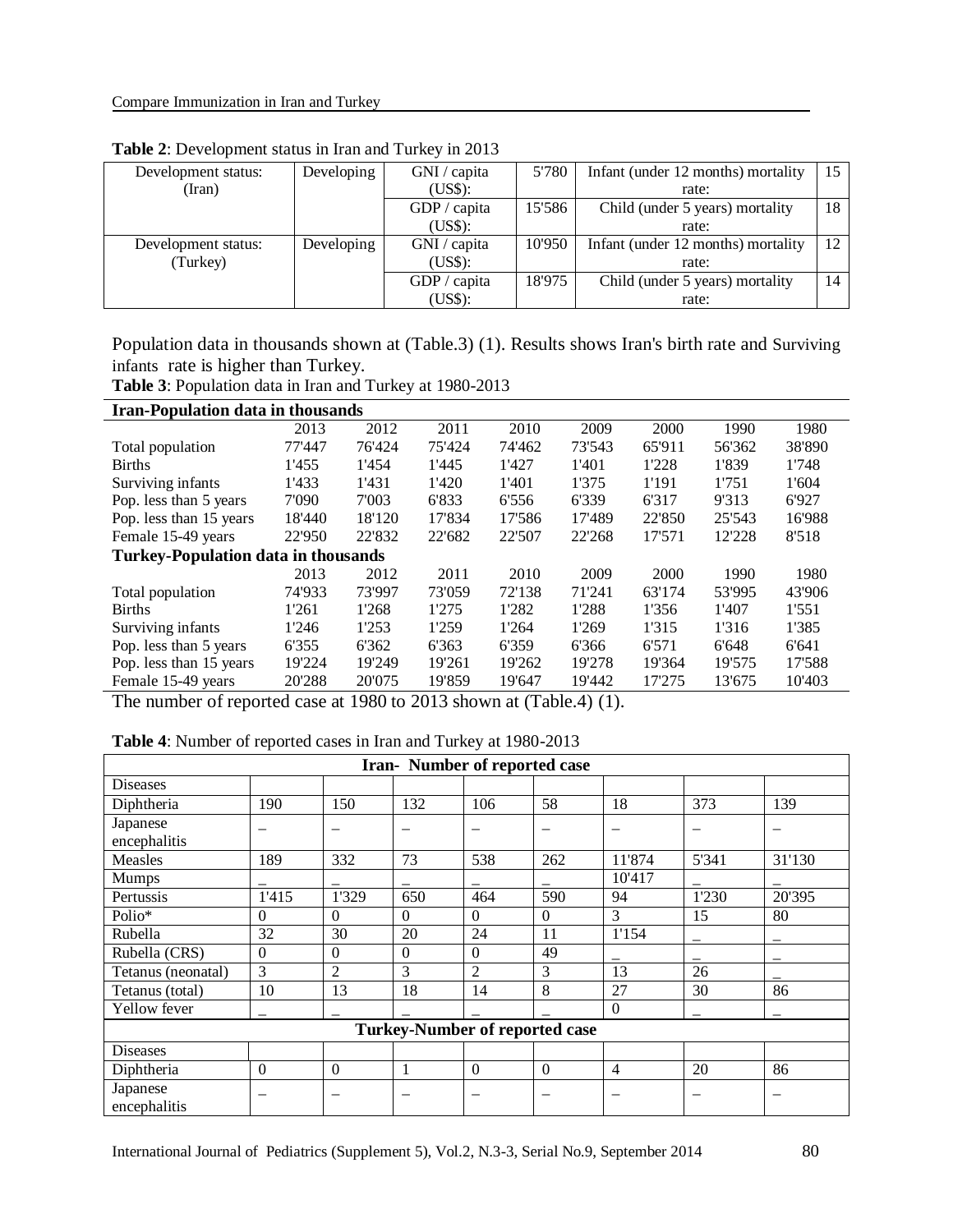| <b>Measles</b>                                                                                                    | 7'405 | 349 | -11   |       |          | 16'244 | 11'372 | 8'618 |
|-------------------------------------------------------------------------------------------------------------------|-------|-----|-------|-------|----------|--------|--------|-------|
| <b>Mumps</b>                                                                                                      | 597   | 834 | l'609 | 1'525 | 2'180    |        |        |       |
| Pertussis                                                                                                         | 33    | 18  | 242   | 48    |          | 510    | 454    | 1'520 |
| Polio*                                                                                                            |       |     |       |       | $\Omega$ |        | 24     | 182   |
| Rubella                                                                                                           | 81    | 43  | l'734 | 64    | 97       |        |        |       |
| Rubella (CRS)                                                                                                     |       |     |       |       |          |        |        |       |
| Tetanus (neonatal)                                                                                                | 0     |     |       |       |          | 26     | 67     |       |
| Tetanus (total)                                                                                                   | 15    | 11  | 24    | 25    | 12       | 38     | 123    | 48    |
| Yellow fever                                                                                                      |       |     |       |       | $\Omega$ |        |        |       |
| * Polio refers to all polio cases (indigenous or imported), including polio cases caused by Vaccine derived polio |       |     |       |       |          |        |        |       |

(indigenous or imported), including polio cases caused by Vaccine derived p viruses (VDPV);"

"it does not include cases of Vaccine-associated paralytic polio (VAPP) and cases of non polio acute flaccid paralysis [AFP]).

Percentage target population vaccinated by antigen in Iran and Turkey betwen 1980 to 2013 is showed at (Tables 4,5) (1). Results shows vaccination status in Iran in these years is better than the Turkey.

**Table 4:** Percentage target population vaccinated by antigen in **Iran**

|                                                        | Percentage target population vaccinated by antigen |        |                      |      |      | Hovering over an antigen reveals its fuller definition |                            |      |      |      |      |                 |
|--------------------------------------------------------|----------------------------------------------------|--------|----------------------|------|------|--------------------------------------------------------|----------------------------|------|------|------|------|-----------------|
|                                                        |                                                    |        | Most recent coverage |      |      |                                                        | Official country estimates |      |      |      |      |                 |
|                                                        |                                                    |        | survey               |      |      |                                                        |                            |      |      |      |      |                 |
| Vaccine                                                | year                                               | result | method               | $\%$ | 2013 | 2012                                                   | 2011                       | 2010 | 2009 | 2000 | 1990 | 1980            |
|                                                        |                                                    |        |                      | card |      |                                                        |                            |      |      |      |      |                 |
|                                                        |                                                    |        |                      | seen |      |                                                        |                            |      |      |      |      |                 |
| <b>BCG</b>                                             | 1989                                               | 92     | <b>EPI</b>           |      | 100  | 100                                                    | 99                         | 99   | 99   | 99   | 95   | $\overline{7}$  |
| DTP1                                                   | 1986                                               | 94     | EPI                  |      | 98   | 98                                                     | 99                         | 99   | 99   | 100  |      |                 |
| DTP3                                                   | 1989                                               | 88     | EPI                  |      | 98   | 99                                                     | 99                         | 99   | 99   | 100  | 91   | $\overline{32}$ |
| HepB_BD                                                |                                                    |        |                      |      | 99   | 96                                                     | 99                         | 99   | 99   | 99   |      |                 |
| HepB3                                                  |                                                    |        |                      |      | 99   | 98                                                     | 99                         | 99   | 99   | 100  |      |                 |
| Hib <sub>3</sub>                                       |                                                    |        |                      |      |      |                                                        |                            |      |      |      |      |                 |
| JapEnc                                                 |                                                    |        |                      |      |      |                                                        |                            |      |      |      |      |                 |
| <b>MCV</b>                                             | 1996                                               | 96     | <b>MICS</b>          | 98   | 98   | 98                                                     | 99                         | 99   | 99   | 100  | 85   | 39              |
| MCV <sub>2</sub>                                       |                                                    |        |                      |      | 97   | 97                                                     | 99                         | 99   | 99   | 100  |      |                 |
| PCV1                                                   |                                                    |        |                      |      |      |                                                        |                            |      |      |      |      |                 |
| PCV3                                                   |                                                    |        |                      |      |      |                                                        |                            |      |      |      |      |                 |
| Pol <sub>3</sub>                                       | 1989                                               | 88     | EPI                  |      | 98   | 99                                                     | 99                         | 99   | 99   | 100  | 90   | 38              |
| Rota1                                                  |                                                    |        |                      |      |      |                                                        |                            |      |      |      |      |                 |
| Rota_last                                              |                                                    |        |                      |      |      |                                                        |                            |      |      |      |      |                 |
| Rubella1                                               |                                                    |        |                      |      | 98   | $\overline{98}$                                        | 99                         | 99   |      |      |      |                 |
| TT2plus                                                |                                                    |        |                      |      | 25   | 95                                                     | 20                         | 22   | 30   | 46   | 63   | 1               |
| PAB                                                    |                                                    |        |                      |      |      |                                                        |                            |      |      |      |      |                 |
| VAD1                                                   |                                                    |        |                      |      |      |                                                        |                            |      |      |      |      |                 |
| <b>YFV</b>                                             |                                                    |        |                      |      |      |                                                        |                            |      |      |      |      |                 |
|                                                        |                                                    |        |                      |      |      |                                                        |                            |      |      |      |      |                 |
| • indicates that more than 1 survey occurred that year |                                                    |        |                      |      |      |                                                        |                            |      |      |      |      |                 |

**Table 5:** Percentage target population vaccinated by antigen in **Turkey**

|         | Percentage target population vaccinated by antigen |        |        |      |                                                        |                            |      |      |      |      |      |      |
|---------|----------------------------------------------------|--------|--------|------|--------------------------------------------------------|----------------------------|------|------|------|------|------|------|
|         |                                                    |        |        |      | Hovering over an antigen reveals its fuller definition |                            |      |      |      |      |      |      |
|         | Most recent coverage                               |        |        |      |                                                        | Official country estimates |      |      |      |      |      |      |
|         | survey                                             |        |        |      |                                                        |                            |      |      |      |      |      |      |
| Vaccine | vear                                               | result | method | $\%$ | 2013                                                   | 2012                       | 2011 | 2010 | 2009 | 2000 | 1990 | 1980 |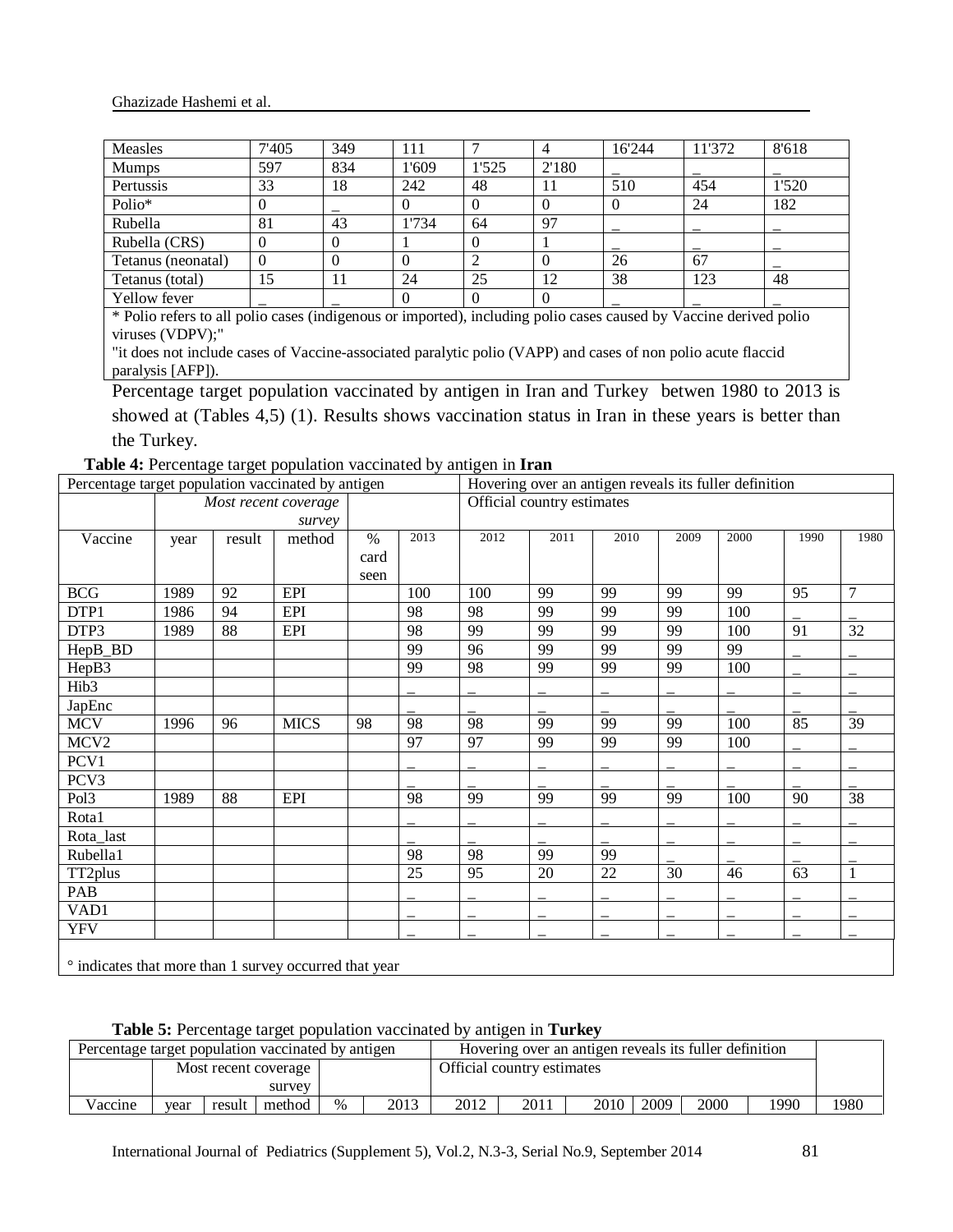|                  |                                                        |    |            | card |    |    |    |    |    |                 |    |    |
|------------------|--------------------------------------------------------|----|------------|------|----|----|----|----|----|-----------------|----|----|
|                  |                                                        |    |            | seen |    |    |    |    |    |                 |    |    |
| <b>BCG</b>       | 2007                                                   | 96 | <b>DHS</b> | 73   | 96 | 96 | 96 | 97 | 96 | 82              | 16 | 74 |
| DTP1             | 2007                                                   | 97 | <b>DHS</b> | 73   | 97 | 97 | 98 | 98 | 97 | 92              |    |    |
| DTP3             | 2007                                                   | 89 | <b>DHS</b> | 73   | 98 | 97 | 97 | 97 | 96 | 85              | 74 | 42 |
| HepB_BD          |                                                        |    |            |      | 99 | 97 | 97 |    |    |                 |    |    |
| HepB3            | 2007                                                   | 86 | <b>DHS</b> | 73   | 97 | 97 | 96 | 96 | 94 | $\overline{71}$ |    |    |
| Hib <sub>3</sub> |                                                        |    |            |      | 98 | 97 | 97 | 97 | 96 |                 |    |    |
| JapEnc           |                                                        |    |            |      |    |    |    |    |    |                 |    |    |
| <b>MCV</b>       | 2007                                                   | 89 | <b>DHS</b> | 73   | 98 | 96 | 98 | 97 | 97 | 86              | 67 | 27 |
| MCV <sub>2</sub> |                                                        |    |            |      | 98 | 85 | 86 | 91 | 88 |                 |    |    |
| PCV1             |                                                        |    |            |      | 97 | 97 | 98 |    |    |                 |    |    |
| PCV3             |                                                        |    |            |      | 97 | 97 | 96 | 93 |    |                 |    |    |
| Pol <sub>3</sub> | 2007                                                   | 89 | <b>DHS</b> | 73   | 98 | 97 | 97 | 97 | 96 | 85              | 74 | 63 |
| Rota1            |                                                        |    |            |      |    |    |    |    |    |                 |    |    |
| Rota_last        |                                                        |    |            |      |    |    |    |    |    |                 |    |    |
| Rubella1         |                                                        |    |            |      | 98 | 96 | 98 | 97 | 97 |                 |    |    |
| TT2plus          | 1997                                                   | 29 | <b>DHS</b> | 39   | 61 | 62 | 57 | 51 | 57 | 36              | 18 |    |
| PAB              |                                                        |    |            |      |    |    |    |    |    |                 |    |    |
| VAD1             |                                                        |    |            |      |    |    |    |    |    |                 |    |    |
| <b>YFV</b>       |                                                        |    |            |      |    |    |    |    |    |                 |    |    |
|                  | • indicates that more than 1 survey occurred that year |    |            |      |    |    |    |    |    |                 |    |    |

[Immunization Schedules](http://apps.who.int/immunization_monitoring/globalsummary/schedules) in Iran and Turkey has shown at (Tables 6,7) (1). The program planning shown two countries according to their regional conditions, have immunization programs for children and adults.

|                   | <b>Immunization Schedule</b>                                  |          |                                                                            |
|-------------------|---------------------------------------------------------------|----------|----------------------------------------------------------------------------|
| Vaccine           | Schedule                                                      | Entire   | Comment                                                                    |
|                   |                                                               | country  |                                                                            |
| <b>BCG</b>        | birth;                                                        | Yes      |                                                                            |
| DT                | 2, 4, 6, 18 months; 6 years;                                  | Yes      |                                                                            |
| DTwP              | 2, 4, 6, 18 months; 6 years;                                  | Yes      |                                                                            |
| HepB              | birth; $2, 6$ months;                                         | Yes      | also specified high risk group, HCWs, Medical students                     |
| Influenza         | $> 65$ years;                                                 | Yes      | pregnant women, healthcare workers and persons with<br>chronic disease     |
| <b>MMR</b>        | $12, 18$ months;                                              | Yes      |                                                                            |
| <b>Measles</b>    |                                                               | Yes      | Measles outbreak response                                                  |
| MenAC             |                                                               | Yes      | military                                                                   |
| <b>OPV</b>        | birth; 2, 4, 6, 18 months; 6                                  | Yes      |                                                                            |
|                   | years;                                                        |          |                                                                            |
| Td                |                                                               | Yes      | repeated every 10 years - military and pregnant women                      |
| Varicella         |                                                               | Yes      | Children with lymphatic and hematologic malignancies<br>and their siblings |
| YF                |                                                               | Yes      | travelers                                                                  |
|                   | <b>Table 7:</b> Immunization Schedule in <b>Turkey</b> , 2013 |          |                                                                            |
|                   | <b>Immunization Schedule</b>                                  |          |                                                                            |
| Vaccine           |                                                               | Schedule | Entire country<br>Comment                                                  |
| <b>BCG</b>        | 2 months;                                                     |          | Yes                                                                        |
| <b>DTaPHibIPV</b> | $2, 4, 6, 18$ months;                                         |          | Yes                                                                        |

**Table 6:** [Immunization Schedule](http://apps.who.int/immunization_monitoring/globalsummary/schedules) in **Iran**,2013